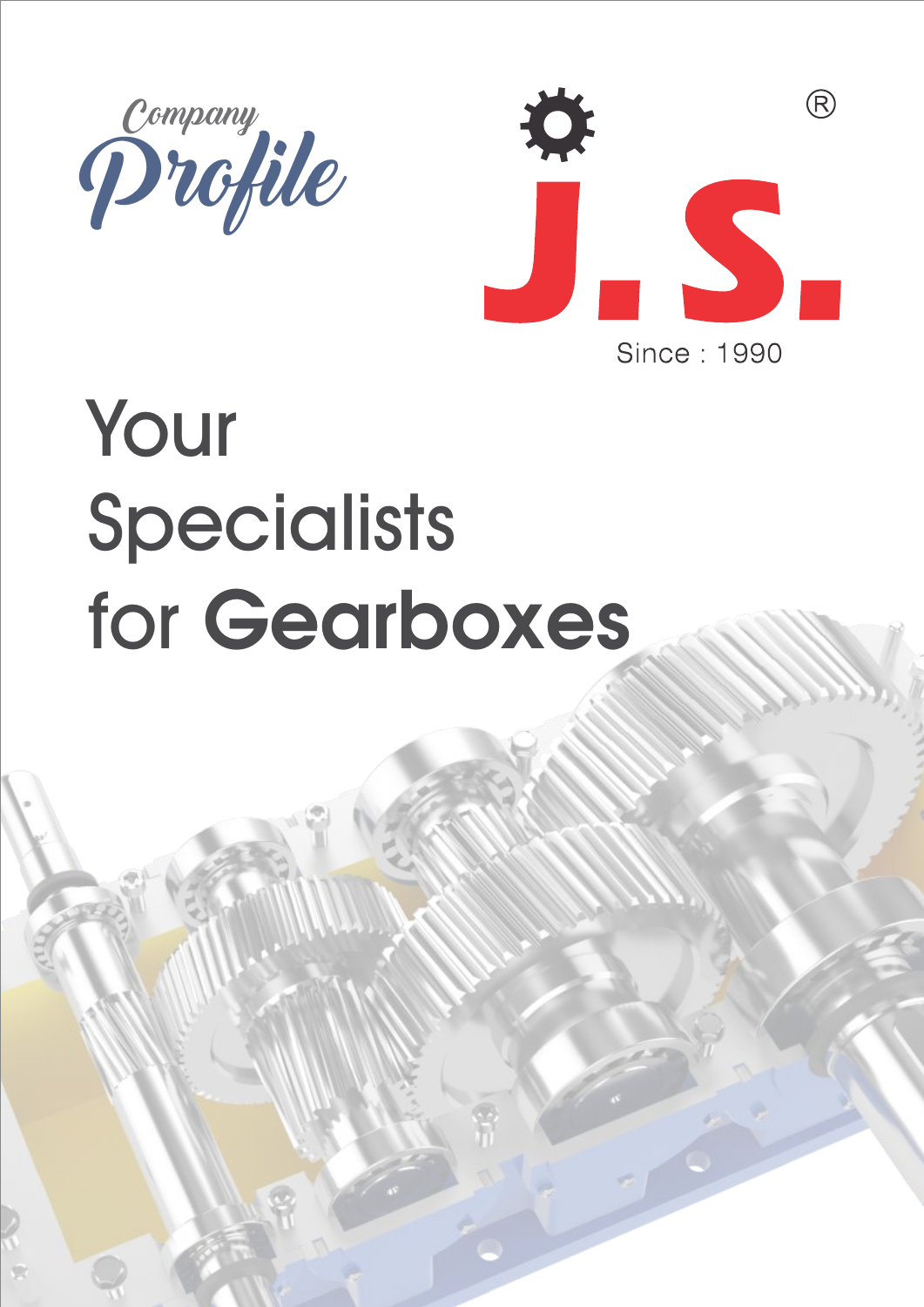



### Company Profile

J.S. was established in year 1990. Our modern manufacturing facility is at ahmedabad. It is one of the largest company in Gujarat engaged in manufacturing high quality of Worm and Helical gearboxes. Under the brand name J.S. with vast and varied experience possessed by Mr. J.S. Panchal (Founder of the company) and Nirav Panchal (Promoter of the company) spanning over 30 years. J.S. has now emerged as a reference point or proudly preferred product in this flourishing field.



## Vision

To be the Top of the chart company that manufacturers Gears, Gear Boxes, Geared Motors, Gear Assemblies both standard and custom-built to customers' expectation.



### Mission

Our Mission is To develop a nationwide market for our present and future products, and thus assure a growing volume of business and To maintain our r eputation for the finest quality products and the best service available anywhere.



## History & Strong Foundation

A small beginning, that was destined to have a glorious present and spectacular future was made in 1990 in Ahmedabad by a dynamic visionary Shri J.S. Panchal. A small firm indigenously manufacturing conveying equipments started spreading its wings in the area so far unexplored.

## Talented Human Resource

Highly experienced professional team it has a strong team of more then .....talented engineers.Organisational strength of over.....employees in total.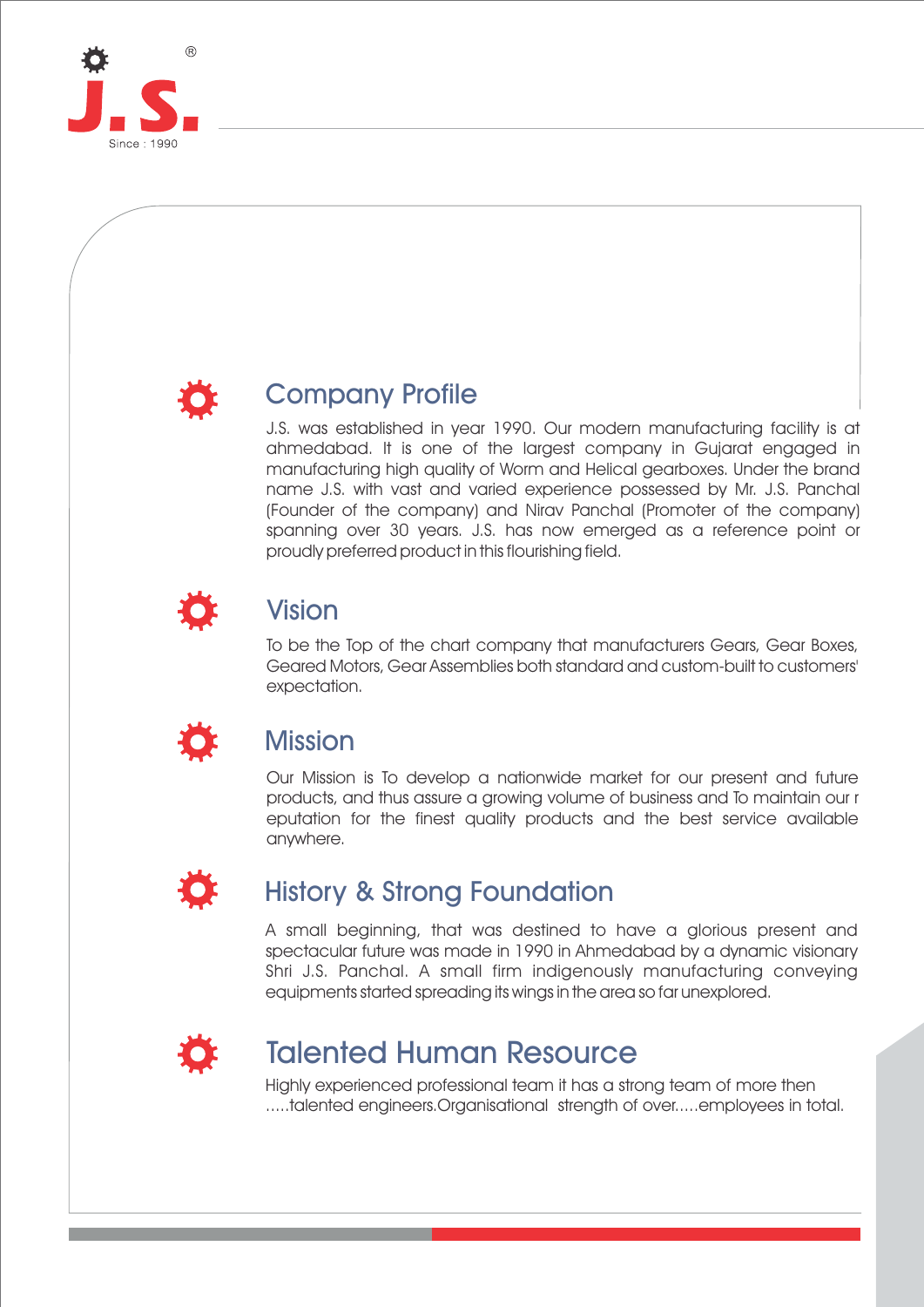

## **Our Infrastructure**

Today J.S. have advance technology like CNC turning machine, VMC, HMC and German Gear grinding, Gear cutting machine and most advance inspection equipment's for manufacturing the advance stage Helical gearboxs and loose gears. We have in-house designing department.

## **Machinery**

- Gear Grinders
- $\bigoplus$  Gear Hobbing Machine
- **Thread Milling Machine**
- ❖ Boring Machine/HMC
- **♦ CNC Turning**
- **Keyway & Slotting Machine**
- $⊉$  Drilling Machine
- **Air Tapping Machine**
- **Bore, Face & Internal Grinding Machine** Round Band Saw Machine Inspection Machine

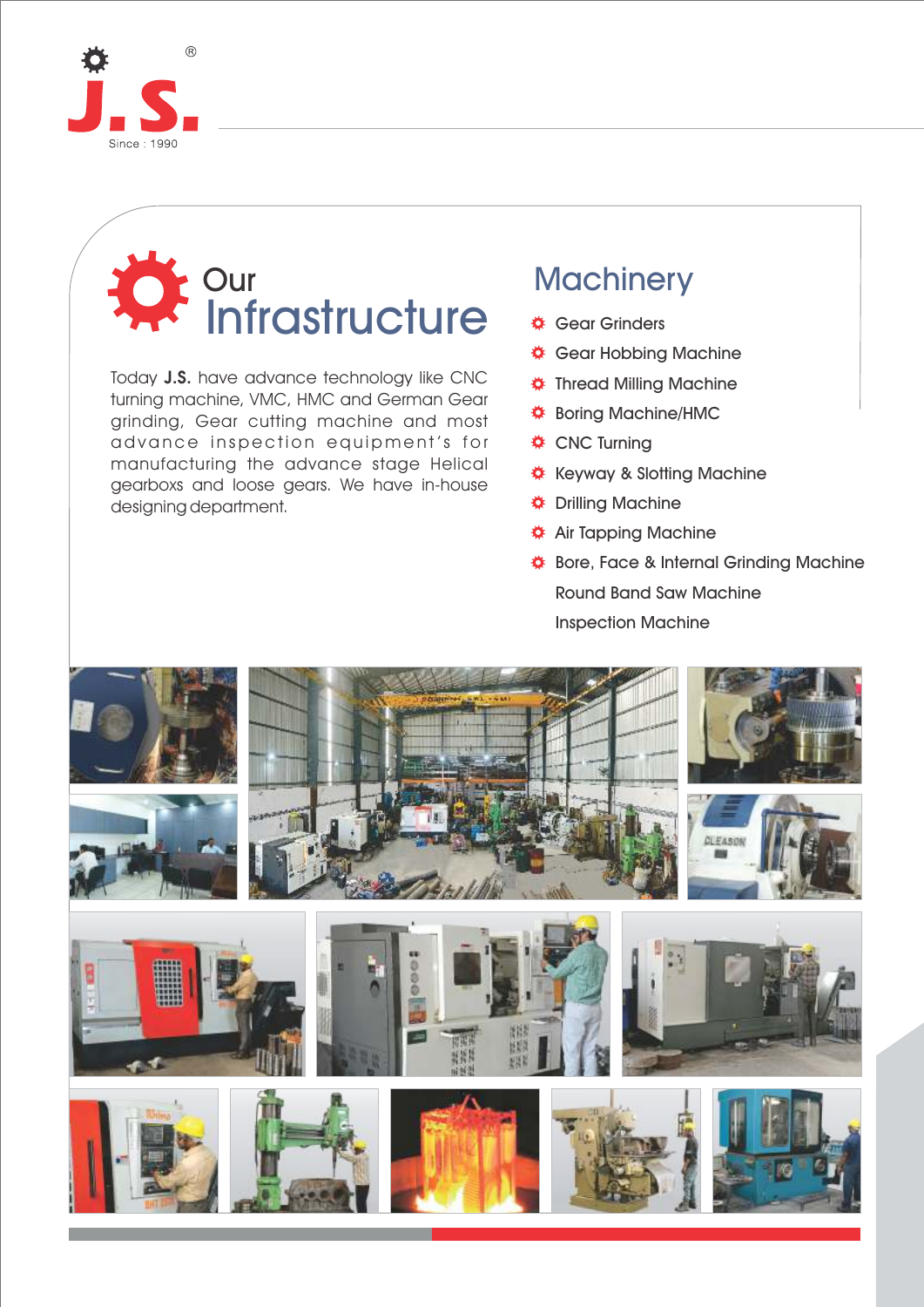

## Complete Drive Technology The

- ♦ Extruder Duty Helical Gearboxes
- Parallel Shaft Helical Gearboxes Ö
- F-Series Helical Geared Motor  $\ddot{\mathbf{Q}}$
- $\ddot{\phi}$  Inline Helical Geared Motor
- Crane Duty Helical Gearboxes
- Custom Made Gearboxes
- Spur / Helical Gear
- **Standard Reduction Worm gearboxes**







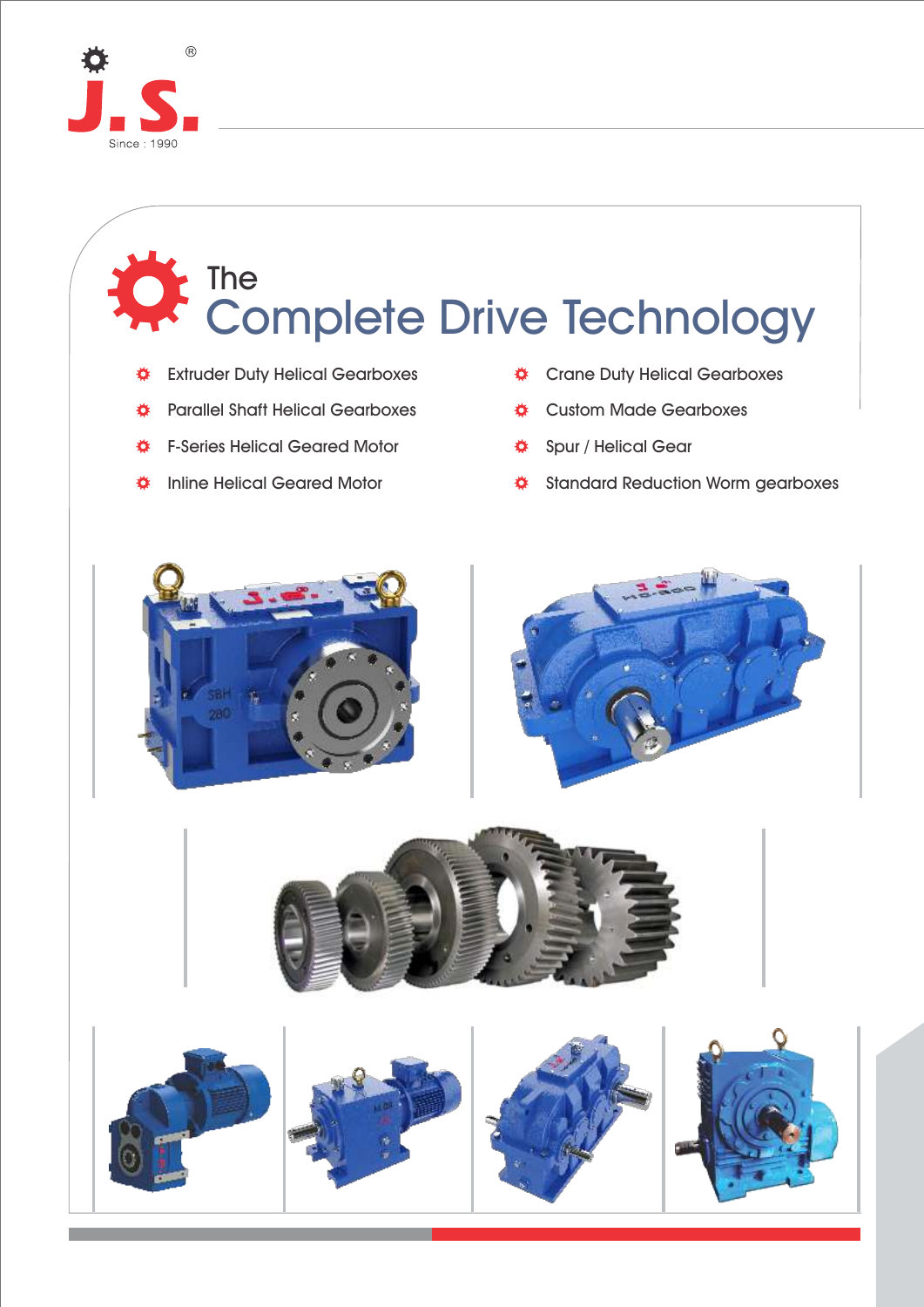

# **Extruder Duty Helical Gearbox**

#### **Description**

Single Screw Extruder Drive

Available Model : SBH 90 / SBH 110 / SBH 125 / SBH 140 / SBH 160 / SBH 180 SBH 200 / SBH 225 / SBH 250 / SBH 280 / SBH 315 / SBH 355

- **\*** Rigit Design
- **Available in :** Single stage & two stage extruder duty Helical Gearboxes
- $\ddot{\Phi}$  Ratio : 6.1 to 22.1
- Case : Graded cast Iron
- Gears : Made from high graded alloy steel, Harden and precision profile ground to meet higher standard.

Spherical thrust roller bearing 294 series & others also roller bearings Water cooling inbuilt

Oil Pump option available

Vertical models are also available

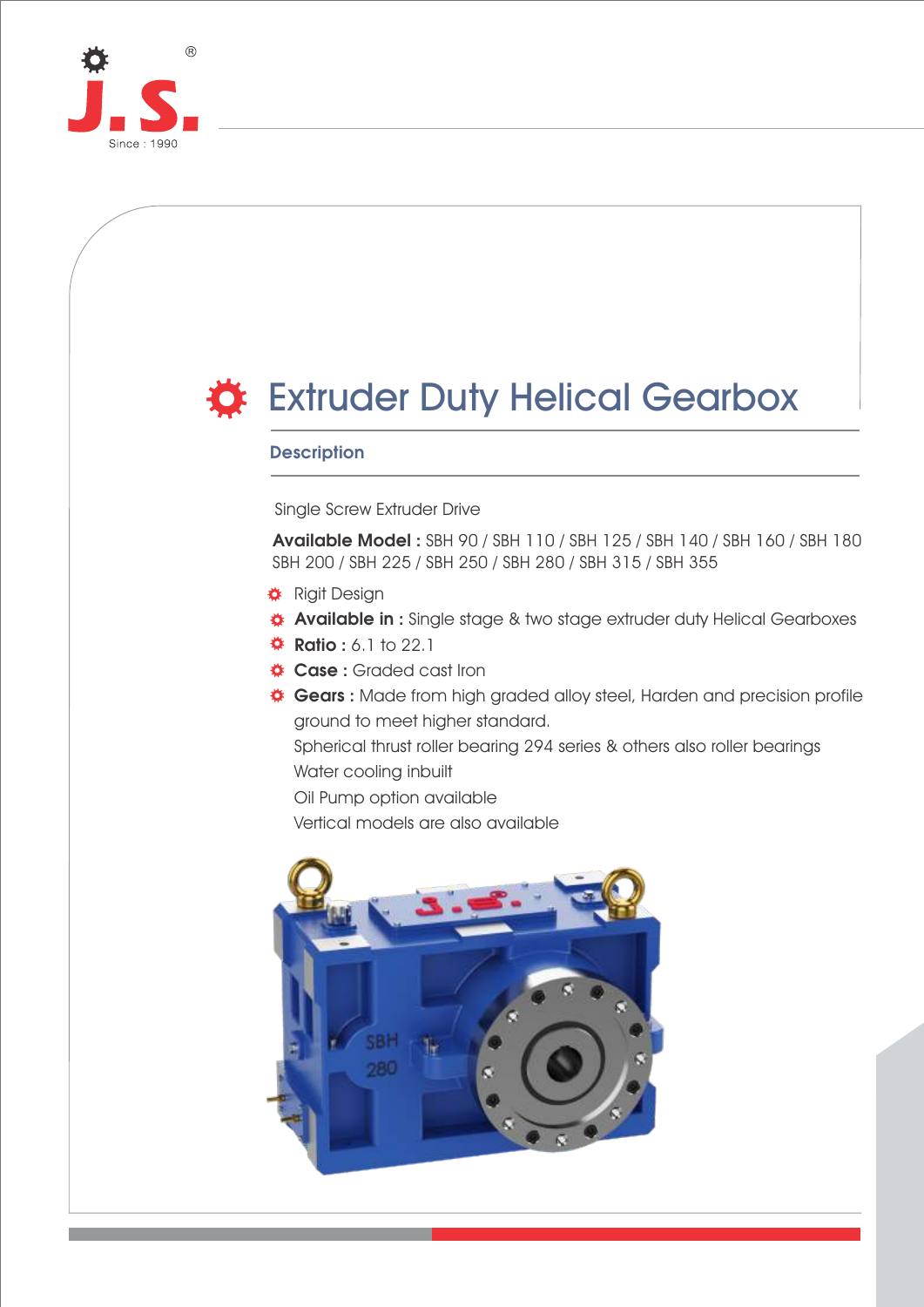

# Parallel Shaft Helical Gearbox

#### **Description**

Parallel Shaft Helical Gearboxes in single, Two, Three & Four stages upto 630 CD at final stages

| <b>TYPES</b>                      | <b>SIZES</b> | <b>RATIO</b>      |
|-----------------------------------|--------------|-------------------|
| <b>SAH</b> - Single Stage Helical | 110-200      | 1:1 to $6:1$      |
| <b>SBH</b> - Two Stage Helical    | 110-315      | 6:1 to $25:1$     |
| <b>HC</b> - Three Stage Helical   | 100-630      | $25:1$ to $140:1$ |
| <b>HD - Four Stage Helical</b>    | 200-630      | 140:1 to 650:1    |

Power : up to 500 KW

- $\triangle$  **Case :** Cast Iron & Fabricated
- $\bullet$  **Gear** : Made from high Graded Alloy Steel, Case Harden and Precision Profile Ground.
- Bearing : Roller Bearings

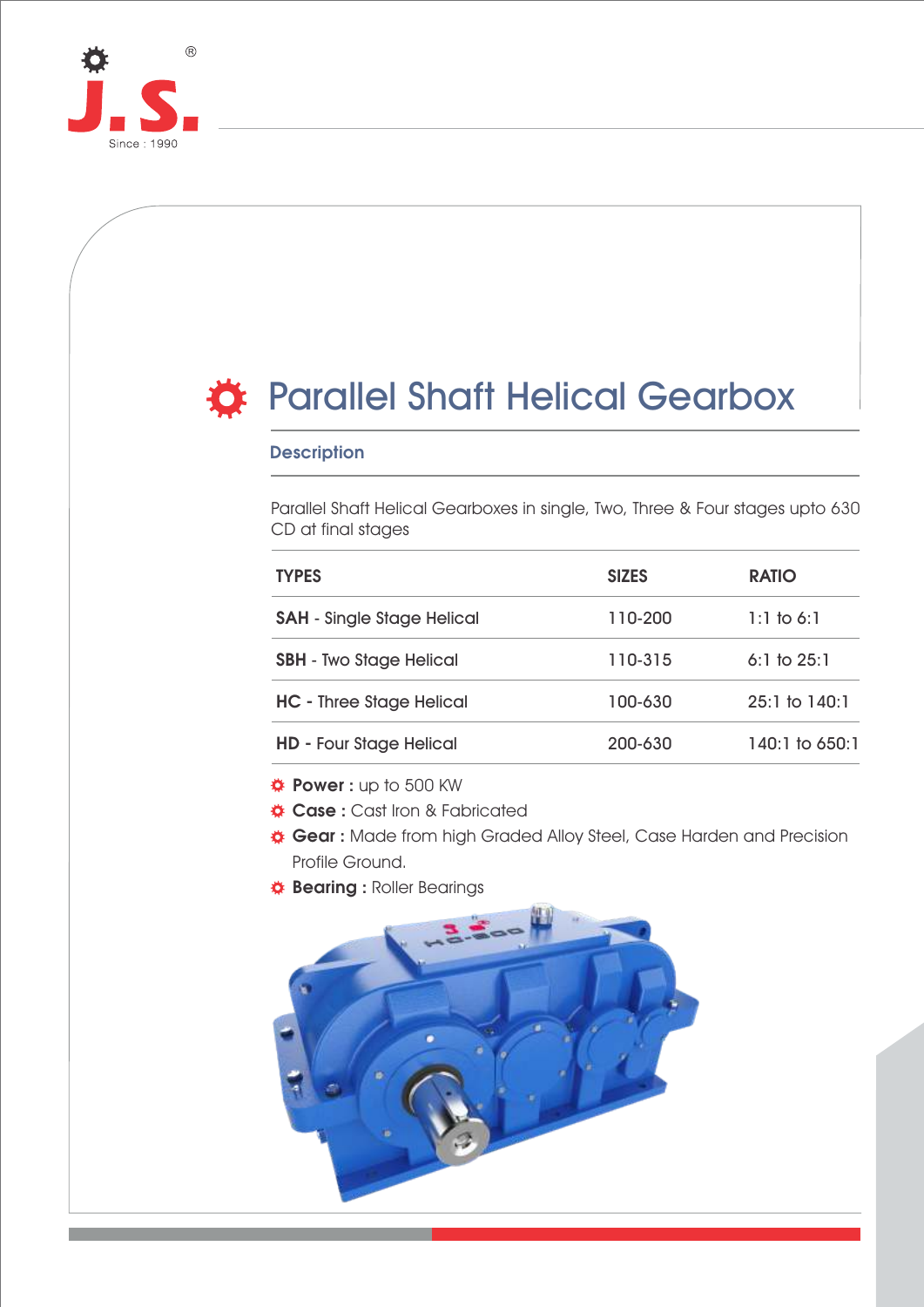

# Crane Duty Helical Gearbox

#### **Description**

### Harden and Profile Ground Gears

- $\hat{\Phi}$  Crane duty helical gearboxes available in three & four stages
- Size : (Input to Output Center) 250 to 1200 MM available
- **Gear** : High Graded Alloy Steel, Case Harden and Profile Ground
- Bearing : Roller Bearings
- Available Version : Solid Standard shaft, Geared output shaft & Hollow output is also available.
- $\hat{$  **Case :** Cast Iron & Fabricated
- Ratio: Available up to 630:1

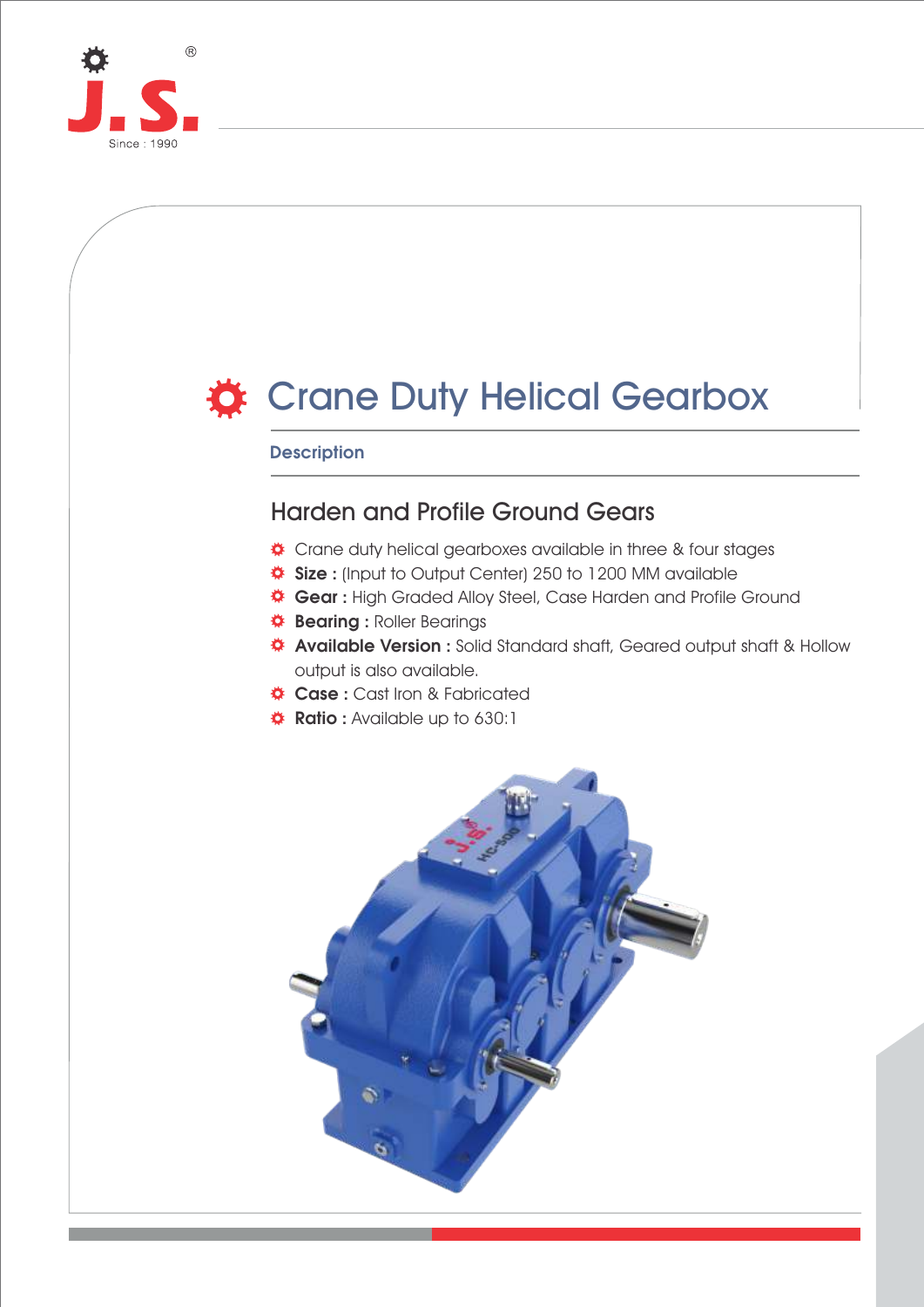

# $\bullet$  Inline Helical Geared Motor  $\hat{$  **\$ize** : 03,04, 06, 07, 08, 09, 10, 12, 13, 14 Available Version : Input Hollow to direct Motor Fitting, Input Solid Shaft, Foot mounted & Vertical mounting option Case : Cast Iron Power : up to 40 KW Gearing with two & three reduction stages **Ratio :** 5:1 to 100:1 **Paint:** Standard blue colour. Accessories : Output Flange **Description**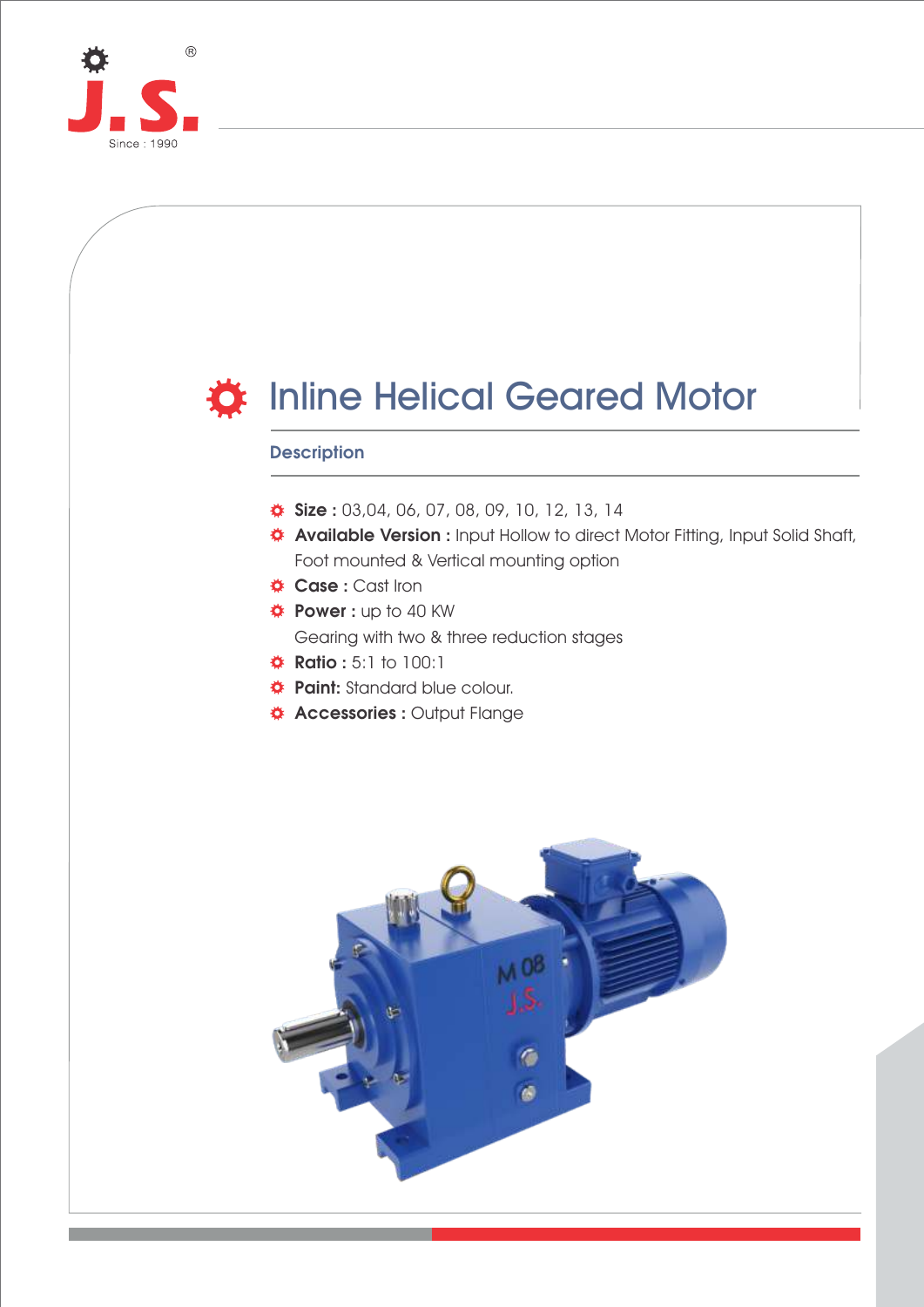

# **卷 F-Series Helical Geared Motor**  $\bullet$  **Size** : 04, 06, 07, 08, 09, 010 **Available Version :** Fitted with Motor with input shaft Case : Graded Cast Iron Power : up to 30 KW Gearing with two & three reduction stages **Ratio :** 5:1 to 100:1 **Motor Options :** Includes motors of types Standard, Brake, Flame-Proff, Crane-duty **Accessories :** Tourque arm, Output flange, Backstop device **Description**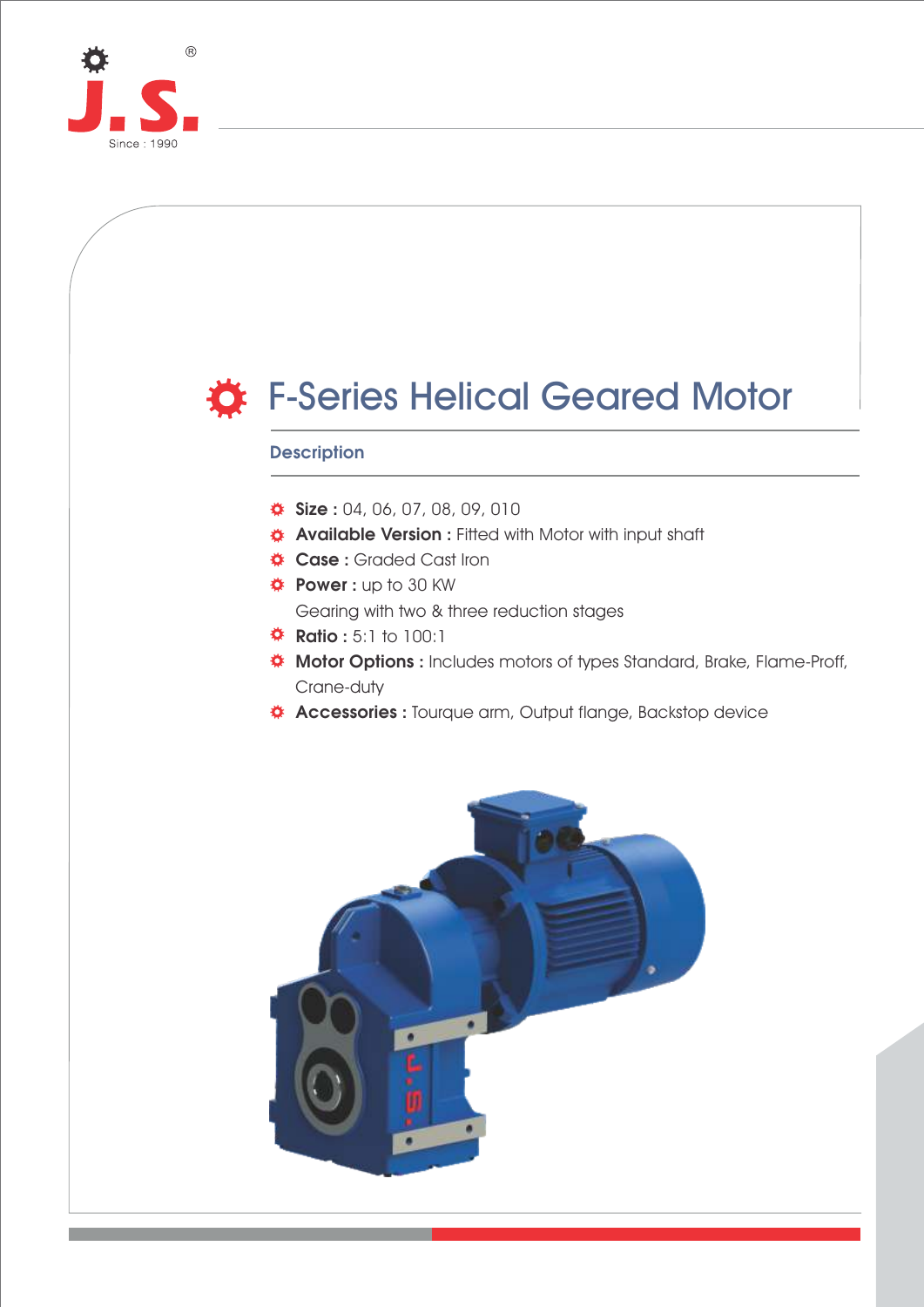

## Standard Worm Gearbox

#### **Description**

- $\bullet$  Size : 2.25, 3, 4, 5, 6, 7, 8
- **Mounting Positions** : Under driven, Over driven, Vertical output shaft up / down, Hollow output shaft.
- $★$  **Ratio : 10:1 to 70:1**
- **Applicable Industries** : Cement Industry, Sugar Industry, Steel Industry, Power Industry, Plastic Industry, Material Handling Industry, Chemical Industry, Palm Oil Industry, Rubber Industry.

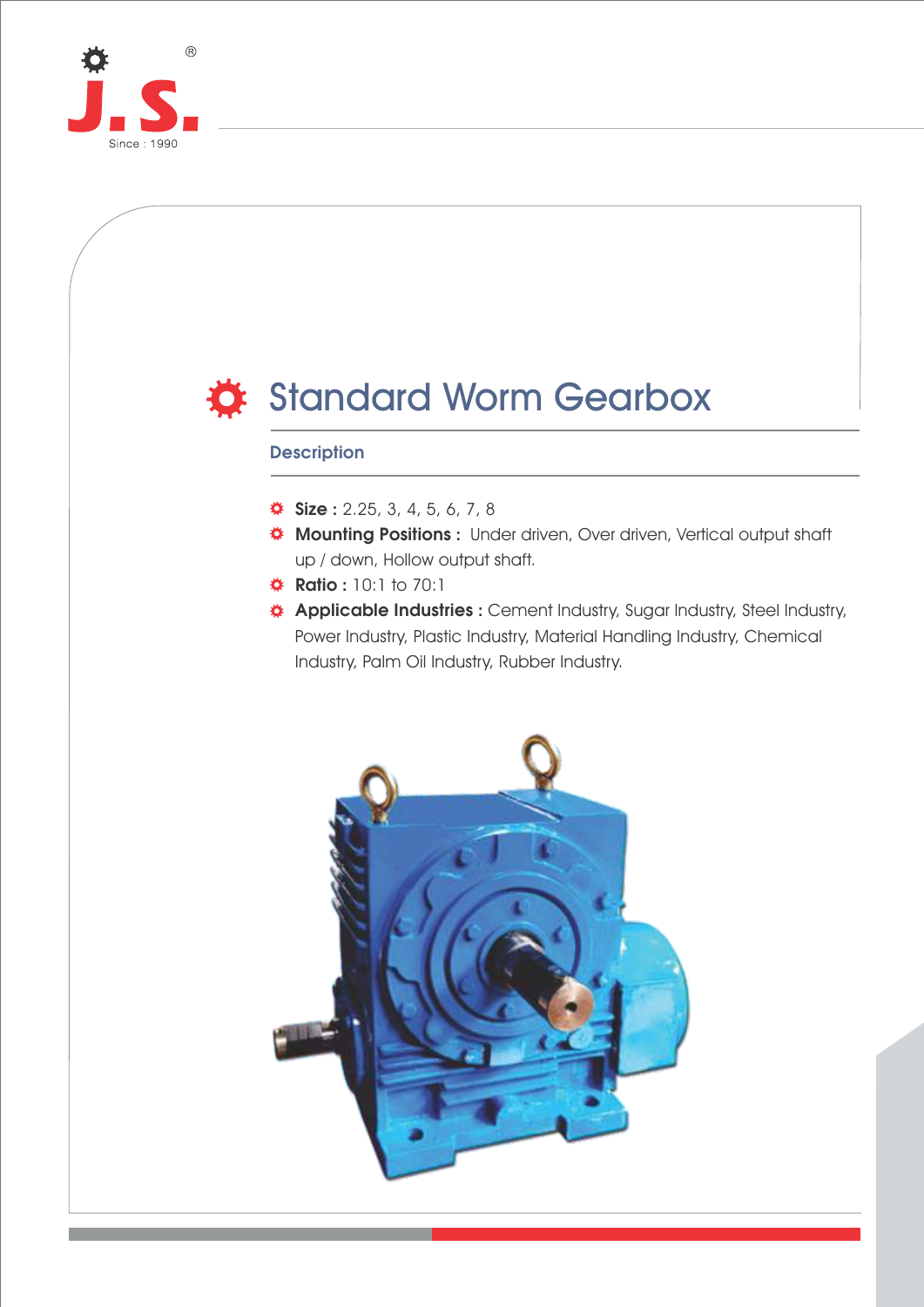

# Custom Made Gareboxes

#### **Description**

 $\bullet$  Customized and Trilor made Industrial Gearboxes A new custom made gearbox study, Design, Develop & Supply within 4 Month

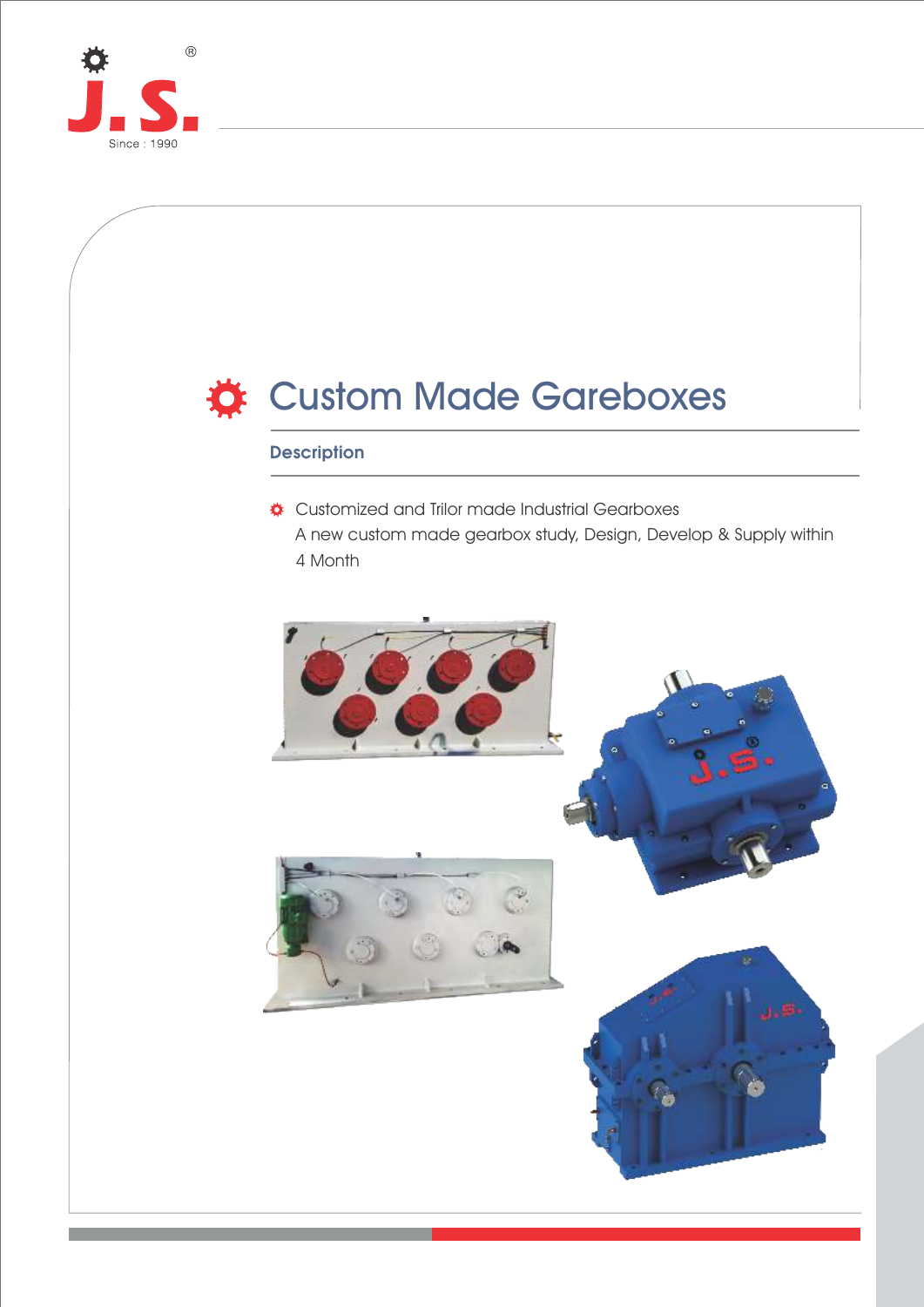